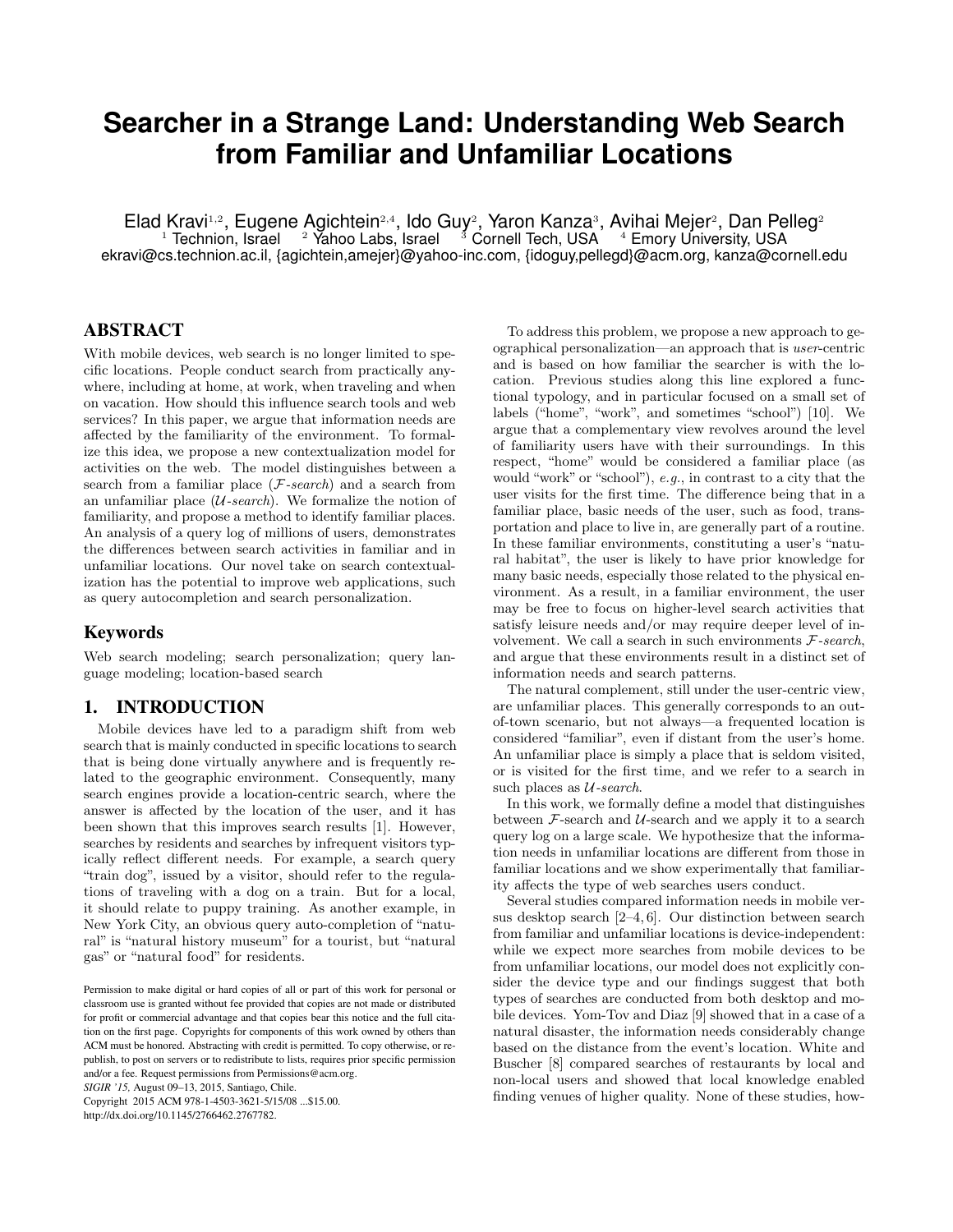ever, propose or study the distinction between familiar and unfamiliar search locations.

The contributions of this paper include the following.

- A new characterization of search queries to distinguish between  $F$ -search in "familiar" places versus  $U$ -search in "unfamiliar" locations, defined on a per-user basis.
- Analysis of massive search logs, showing that the distinction provides useful information.
- Qualitative analysis that demonstrates the differences in language models and suggests potential applications, such as query auto-completion.

#### 2. CONTEXTUALIZATION MODEL

We now formally define search familiarity. Let  $U$  be a set of users. Each user  $u \in U$  is associated with a set of search activities  $S_u$ , where an activity is a query submitted to a search engine followed by a click on one of the results.

To each search activity s in  $S_u$ , we associate the time of the search and the location of the user at that time, denoted  $t(s)$  and  $l(s)$ , respectively. An activity is also associated with the search query, the clicked link, and the type of the device on which the search was conducted.

The search locations of a user u is the set  $L_u = \{l(s) | s \}$  $s \in S_u$  of all the locations of the activities of u. Our goal is to distinguish in  $L<sub>u</sub>$  between familiar locations, in which  $u$  is regularly active, and the locations in which the activity is sporadic. In this research, we partition the geographical space into areas, according to zip-codes, and consider each area as a place. Each place is associated with the activities whose location is in this place, and for a specific user  $u$  and a place P, the set  $S_u(P)$  is the set of searches of u within P.

When the user conducts many searches merely from a single place, we naturally assume that this place is familiar to the user. Next, we consider cases where the user performs searches from more than one place. Intuitively, we define a place as familiar if the search activities of the user reveal that the user has been active in this place during many days and in several occasions.

Formally, we define  $Days_u(P)$  as the set of days on which u conducted a search from  $P$ , *i.e.*, all the days that contain a time  $t(s)$  for some search activity  $s \in S_u$  in place P. By  $Days_u$ , we denote all the days on which there is some search activity of u (in any place). We say that the time spent of u at P is the ratio  $TS_u(P) = \frac{|Days_u(P)|}{|Days_u|}$ . A return of user u to place  $P$  is a case where first, there is a search activity of  $u$  in  $P$ , then a search activity of  $u$  from at least one place different than  $P$ , and again, a search from  $P$ .

<span id="page-1-0"></span>DEFINITION 2.1 ( $F$ -SEARCH). A place P is familiar to user  $u$  if one of the following two cases holds. (i) All the activities of u are in P. (ii) Given a time-spent ratio t and a return count  $r$ ,  $P$  is familiar with respect to t and  $r$ , if (1)  $TS_u(P) > t$ , i.e. the time spent of u at P is at least t, and  $(2)$  the number of returns of u to P is at least r. A search activity of user u in a familiar place of u is considered an F-search.

A place  $P$  that is not familiar to user  $u$  is considered unfamiliar to  $u$  and we refer to a search activity of  $u$  at such place as  $U$ -search.

In our experiments, we opted to set  $r$  to 2, requiring that a user will return at least twice to a place in order for it to become a familiar place for the user (unless it is the sole search place). Parameter  $t$  was set to be 10%, because this balanced between the two conditions, giving them a roughly equal weight. That is, inspecting all pairs  $(u, P)$ , such that user u conducted a search activity in place  $P$ , applying merely Condition 1 with  $t = 10\%$  deemed 53.6% of the places in these pairs as familiar, while applying merely Condition 2 with  $r = 2$  deemed 53.3% of the places as familiar, causing both conditions to be almost equally selective. With both of these parameters jointly applied, 51.4% of the places were considered familiar to their corresponding user.

## 3. SEARCH CHARACTERISTICS

In this section, we analyze the different aspects of search activities in familiar and unfamiliar places. First, we present our experimental setup and provide some statistics regarding users and their searches.

Our dataset includes more than a billion search actions sampled from the logs of a popular commercial search engine during a period of six months. These queries were posted by more than 35 million unique users from about 30,000 US zip codes. The dataset includes only users with at least 20 recorded search activities and at least 20 days of activity. On average, during the inspected time period, each of these users performed search activities from 9.15 different places (stdev: 12.79, median: 4). For places, the average number of users per place was 3887 (stdev: 5123.91, median 235).

Distribution of time spent: Obviously, search activities are not conducted everywhere and all the time. So, how are they distributed? There are many places in which people are only seldom active and only a few places in which people are active during many days. To illustrate this, we calculated the distribution of activity days per places and the results are depicted in Fig. [1.](#page-2-0) A point  $(d, p)$  on the graph indicates that in  $p$  percent of the search places, the user was active during at least d percent of the days. While  $69.3\%$  of the places account for at least  $1\%$  of the activity days, only 19.2% of the places account for at least 5% of the days; 11.0% account for at least 10% of the days, and in 6.4% of the places, the activity spanned more than 20% of the user's activity days. This shows the effect of changing t in Definition [2.1—](#page-1-0)increasing t will reduce the number of places that are deemed familiar, roughly following a powerlaw distribution.

Home as a familiar place: As a first step of verifying our model, we examined how often the defined home of a user  $u$  is deemed a familiar place of  $u$ . To this end, we define the minimum  $F$ -search distance from home as the minimal distance between the location of an F-search and the location of the declared home of the user (for users with at least one familiar place and a declared home). Fig. [2](#page-2-1) shows the percentage of users whose minimum  $F$ -search distance from home was smaller than a given distance d. For 53.9% of these users, the distance was smaller than 20 kilometers and for 75.4% of the users it was smaller than 100 kilometers. This result agrees with prior work which analyzed all page views, rather than just search actions [\[7\]](#page-3-7). Overall, this confirms that in many cases the home of the user is a familiar place, but not always, since the declared home is not always the actual home of the user (e.g., a fake or obsolete address).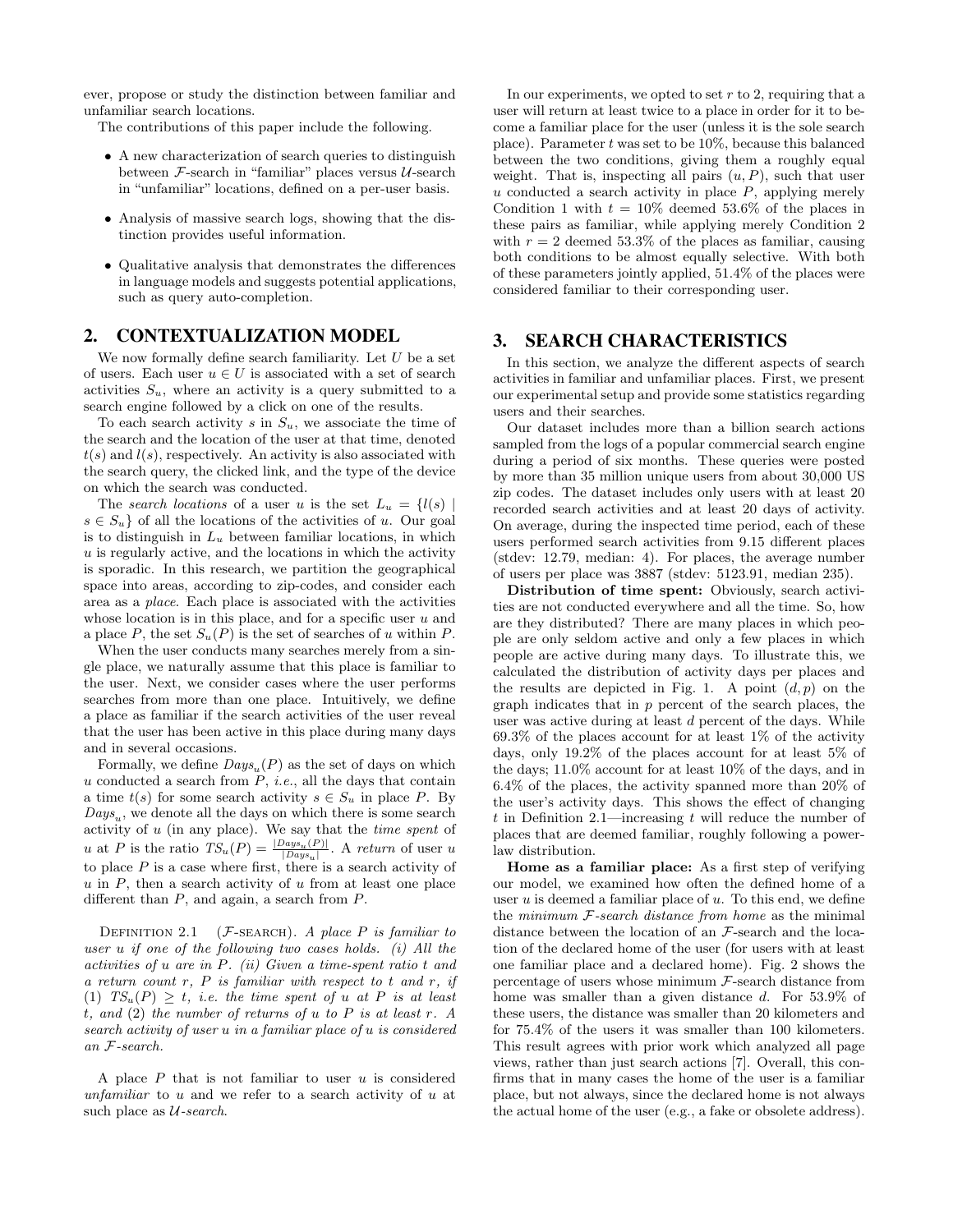





<span id="page-2-0"></span>Figure 1: Distribution of activity time in places.

<span id="page-2-1"></span>Figure 2: Distribution of the minimum F-search distance from home.



<span id="page-2-2"></span>Figure 4: Distribution of the number of familiar and unfamiliar places per user.



<span id="page-2-3"></span>Figure 5:  $F$ -search portion per place.

Familiar and unfamiliar places: Fig. [4](#page-2-2) presents the distribution of the number of familiar and unfamiliar places per user, according to Definition [2.1.](#page-1-0) About a quarter of the users do not have familiar places at all; the majority of the users (58.5%) have one familiar place, while a little over 15% of the users have two or more familiar places. As for unfamiliar places, while  $32.2\%$  of the users have no  $U$ -search activities at all, for the remaining users, the number of unfamiliar places in which they were active is typically much higher than the number of familiar places: only 10.7% of the users have exactly one unfamiliar place in which they posed a query, while 28.3% of the users have ten or more unfamiliar places and 13.7% have 20 or more unfamiliar places.

 $F$ -Search and *U*-search activities per place: Fig. [5](#page-2-3) presents the distribution of the portion of  $\mathcal{F}\text{-searches per}$ place. In only 3.1% of the places, less than 10% of the searches were  $\mathcal{F}$ -searches. In almost 80% of the places (16.2+ 15.0+26.2+22.5), there are more  $\mathcal{F}$ -searches than  $\mathcal{U}$ -searches. In nearly 50% of the places  $(26.2 + 22.5)$ , over 80% of the search activities were F-searches.

The effect of the device: In Fig. [3,](#page-2-4) we see that the device affects the percentage of  $\mathcal{F}\text{-searches}$ . As expected, on desktops and on tablets, almost all the searches are  $\mathcal{F}$ searches, whereas on mobile phones, slightly more than 50% of the searches are  $U$ -searches. Surprisingly, in this measure, tablets are more similar to desktops than to mobile phones.

 $\mathcal{F}\text{-}\mathbf{Search}\ \mathbf{vs.}\ \mathcal{U}\text{-}\mathbf{search}\ \mathbf{query}\ \mathbf{language:}\ \ \text{To gain}\ \mathbf{bet}\text{-}$ ter intuition into the differences between  $\mathcal{F}\text{-searches}$  and  $\mathcal{U}\text{-}$ searches, we investigated which keywords characterize queries sent from familiar places as compared to queries sent from

<span id="page-2-4"></span>Figure 3: Percentage of  $\mathcal{F}\text{-search}$ and  $U$ -search for different devices.

| Uni-grams   |             | Bi-grams       |                   |
|-------------|-------------|----------------|-------------------|
| $F$ -Search | $U$ -Search | $F$ -Search    | $U$ -Search       |
| facebook    | google      | for sale       | new york          |
| sale        | restaurant  | how to         | phone number      |
| free        | schedule    | facebook login | google search     |
| games       | football    | to make        | new jersey        |
| ebay        | ny          | homes for      | high school       |
| how         | lyrics      | cool math      | how many          |
| login       | ct.         | you tube       | hobby lobby       |
| online      | store       | sales in       | in new            |
| craiglist   | movie       | funeral home   | football schedule |
| recipes     | hours       | real estate    | r 118             |
| porn        | locations   | black friday   | movie theater     |
| tube        | mall        | for kids       | nfl scores        |

<span id="page-2-5"></span>Table 1: The top 12 distinctive query terms of  $\mathcal{F}$ searches and  $U$ -searches.

unfamiliar places. To this end, we built two specialized language models (LMs)—one for  $\mathcal{F}$ -searches and one for  $\mathcal{U}$ searches. To build language models that would scale to the large query log volume, we used the Berkeley LM library [\[5\]](#page-3-8), which provides an efficient and scalable implementation of n-gram LMs. For unknown terms we used standard Laplace smoothing with  $\epsilon$  of 1 over the size of the vocabulary in the training data. After creating the LMs, we set out to identify the terms with the highest divergence between the familiar and unfamiliar models. Specifically, Table [1](#page-2-5) presents the top 12 uni-grams and bi-grams with the highest Kullback-Leibler (KL) divergence scores between the two models, after stop-word removal.

It can be seen that the  $F$ -search lists consist of activities related to shopping, social networks, games, knowledge seeking and adult content. The  $\mathcal U\text{-}search$  lists, in contrast, are focused on searching for location or schedule of restaurants, movies, malls, cities, institutes, and sport events. The top word in the uni-gram lists reflect the fundamental difference between the two types of information needs: it is "google" for U-searches and "facebook" for F-searches. Both are the two most popular sites on the web (according to Alexa.com). The first is focused on search and the second on social networking, indicating general information needs while in unfamiliar places, compared to stronger social information needs in familiar places.

Inspecting the main categories of the top 100 uni-grams and bi-grams, we found similar trends. The top  $\mathcal{F}\text{-search}$ queries included keywords that relate to the following categories: shopping (15%), e.g., 'sales' and 'amazon'; social media (10%), e.g., 'twitter', 'tumblr' and 'youtube'; multimedia (9%), e.g., 'video', 'photos', 'netflix', 'watch'; adult content  $(6\%)$ , e.g., 'porn', 'pornhub', 'sex'; news  $(6\%)$ , e.g., 'news', 'yahoo', and 'msn'; email (5%), e.g., 'gmail', 'hotmail'; games  $(4\%)$ , e.g., 'angry birds', 'games'; family  $(4\%)$ , e.g., 'wife', 'children'; healthcare (4%), e.g., 'medicine', 'symptoms', 'pregnant'.